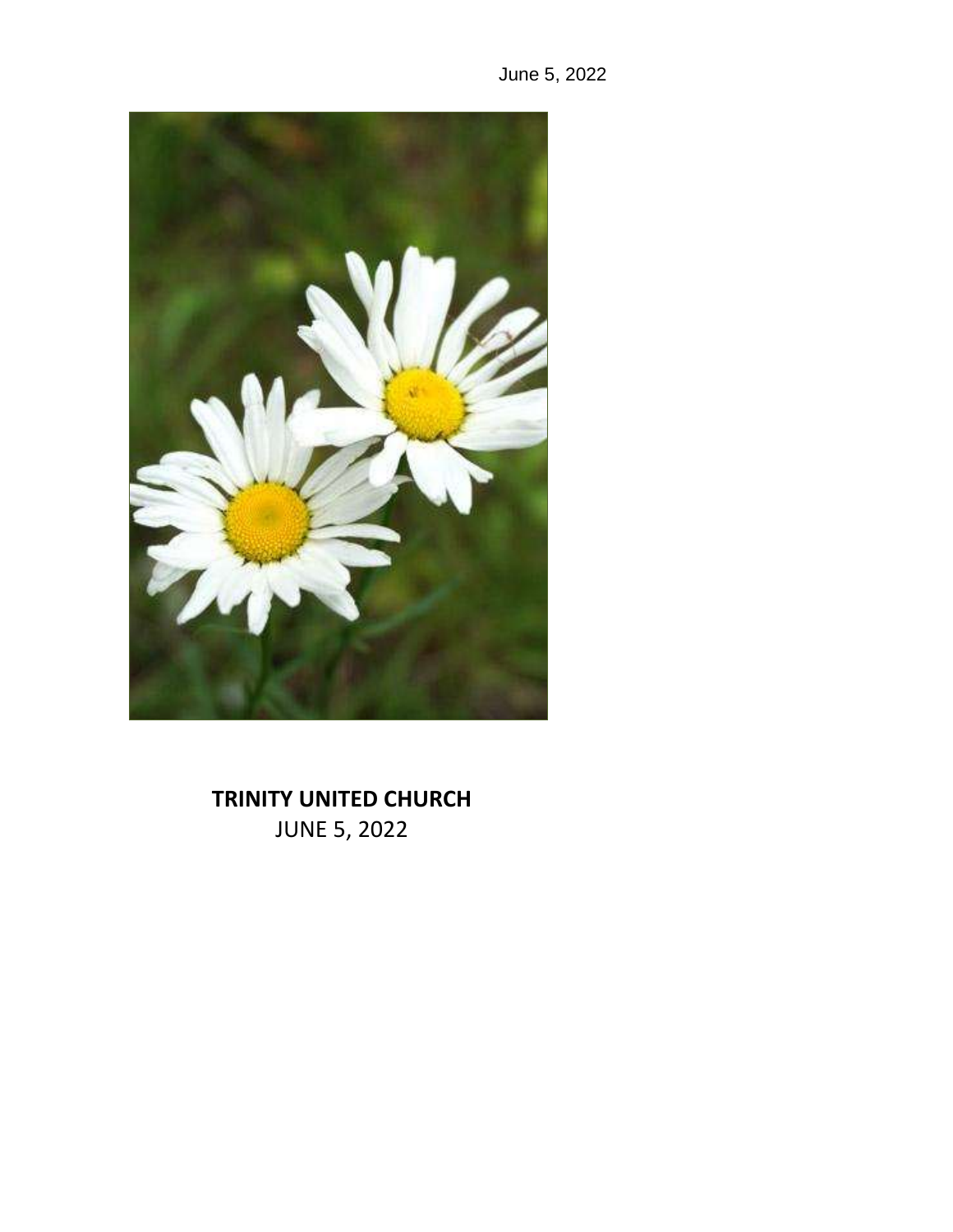#### *Pentecost June 5, 2022*

*Welcome to the Feast of Pentecost, when Christians recall the gift of the divine Spirit at work within and among us.*

**PRELUDES:** Two Preludes on "Now Pray We to the Holy Ghost" Dietrich Bux tehude

# **LIGHTING OF THE CHRIST CANDLE**

**HYMN: VU375<sup>1</sup>** "Spirit, Spirit of Gentleness"

# **WELCOME LIFE and ACTION of the COMMUNITY OF FAITH**

 **CHOIR INTROIT:** "I Will Not Leave You Comfortless"

Carlton Young

 **LITANY of the SPIRIT PRAYER OF APPROACH (sung) VU 376<sup>2</sup>** "Spirit of the Living God"

 **GOSPEL READING:** John 14: 15-17, 25-26

**HYMN: VU 205<sup>3</sup>** "Like the Murmur of the Dove's Song"

 **SCRIPTURE READING:** Acts 2: 1-21

 **CHOIR ANTHEM:** "Breathe On Me, Breath of God" Richard DeLong (Soloists: Laurel Robinson-Lachance, Ted Harvey)

 **REFLECTION:** *"Spirit Sightings"*

**HYMN: VU207<sup>4</sup>** "Spirit of God, Unleashed on Earth"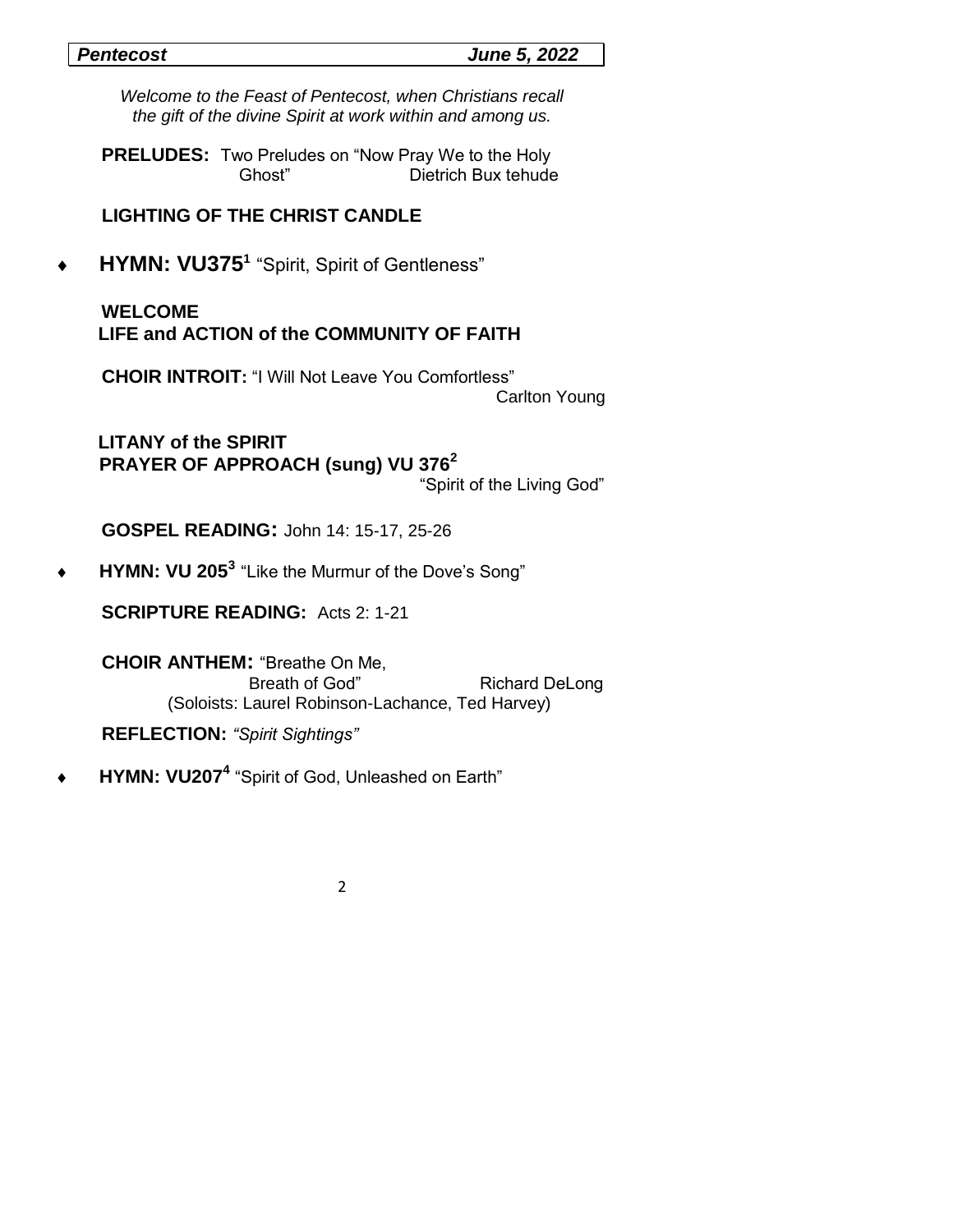# **SACRAMENT OF HOLY COMMUNION**

## **Invitation Hymn: VU457<sup>5</sup> (v.1)** "As We Gather at YourTable"

 As we gather at your table, as we listen to your word, help us know, O God, your presence; let our hearts and minds be stirred. Nourish us with sacred story till we claim it as our own; teach us through this holy banquet how to make Love's victory known.

# **Great Thanksgiving**

Minister: God be with you. People**: and also with you**.

**CHOIR: VU946** "Kyrie Eleison"

Ministers: This table is a sacred place—a thin place, a place where we sense the closeness of God. This table has roots that go deep .....

....

With the great cloud of witnesses from all times and places, we join our voices to proclaim the glory of our God.

**Sung: VU942** "Holy, Holy, Holy"

 **Holy, holy, holy, Lord, God of power and might; holy, holy, holy, Lord, God of power and might. Heav'n and earth are full, full of your glory. Hosanna in the highest, hosanna in the highest. Blessed is he who comes in the name of the Lord. Hosanna in the highest, Hosanna in the highest.**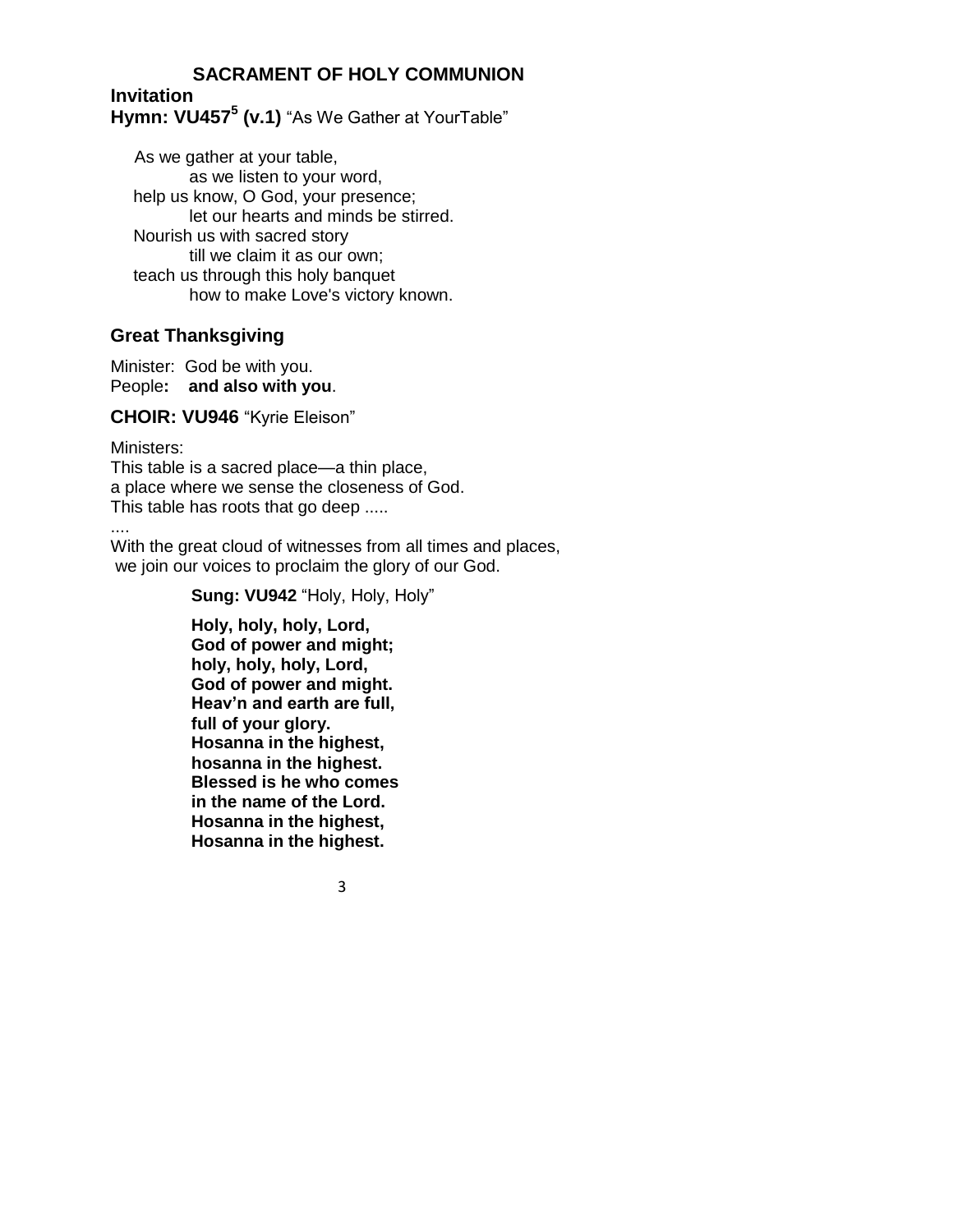At the table we break bread. ....

....Gracious God, author and sustainer of all life, we give thanks for your abundant blessings.... ....Call forth from all who receive this sacred meal gifts of courage, compassion and skill and help us to share them for the sake of your creation. Together we pray: **Our father…(sung VU959)**

### **Distribution of Elements**

**Choir Anthem:** "Come, I Pray Thee" W.H.Anderson

**Prayer After Communion: <sup>6</sup> (***Unison***)**

**God of tender care, At your table, we have celebrated your love for us and for all people.**

**May we be strengthened by these holy gifts to show your love in our lives by caring for one another and for your beloved world. Amen**

- **HYMN: VU194<sup>7</sup>** "Filled with the Spirit's Power"
- **BENEDICTION**
- **CHOIR BLESSING:** "Go With Us" <sup>8</sup>

 **POSTLUDE:** "Come, Holy Ghost, God and Lord" Andreas Vetter

Leading in worship today are the Rev. Joanna MacQuarrie, the Rev. Dr. Richard Boehme,Robert Grandy, Minister of Music, Chancel Choir & Chris Freeman, Worship Leader.

#### Credits:

 $1$  James K. Manley Text:  $\odot$  1978, J. Manley Publishing. All rights reserved under One License A726544.

<sup>2</sup> Words & Music by Daniel Iverson; arranged by Fred Bock © Copyright 1982 Fred Bock Music Co., Inc. All rights reserved. Used by Permission. All rights reserved

<sup>4</sup>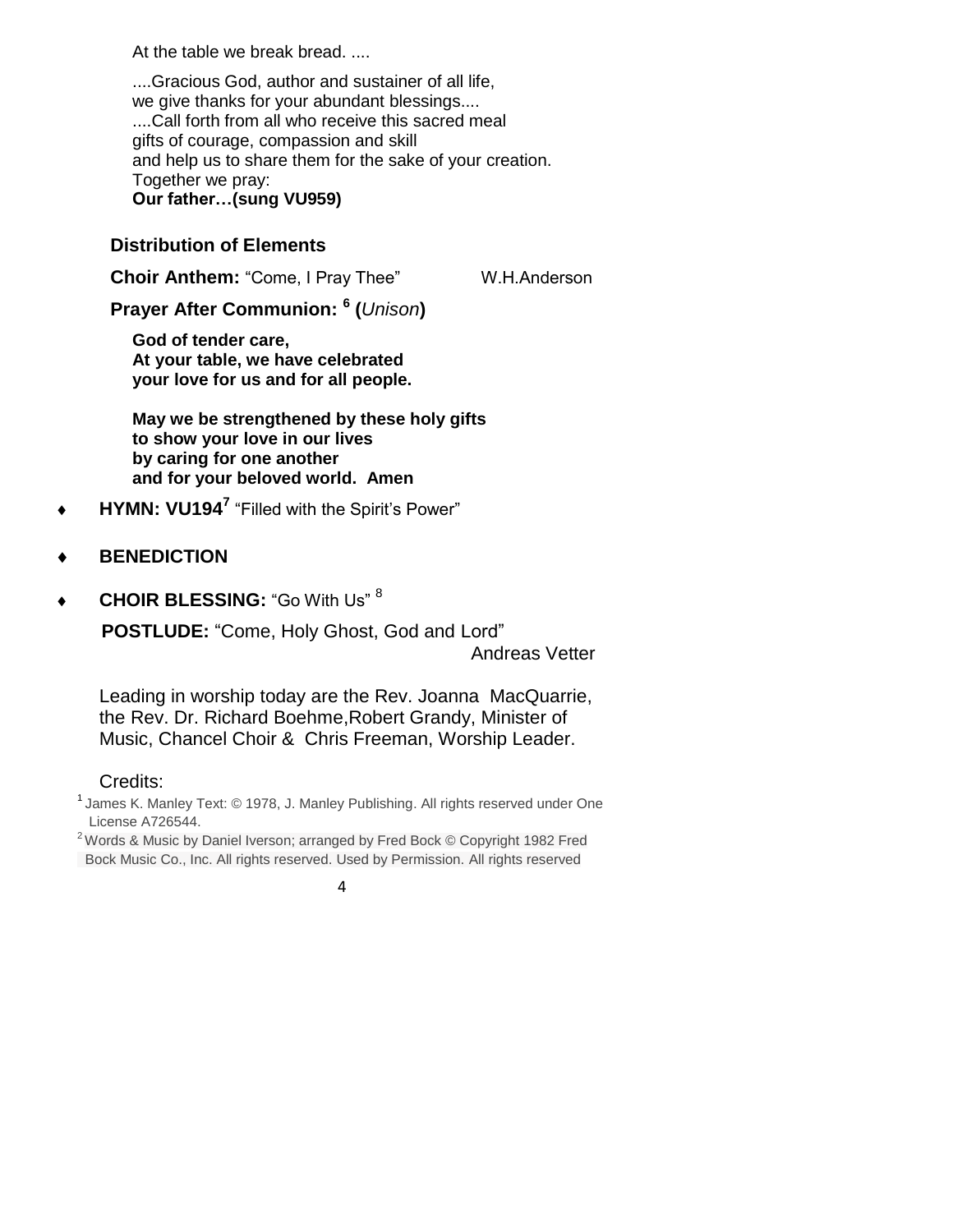under One License A726544.

<sup>3</sup> Carl Daw, Peter Cutts.Tune: (c) 1969 Hope Publishing Company Text: (c) 1982 Hope Publishing Company. All rights reserved under One License A726544.

<sup>4</sup> John W. Arthur.Text: © 1978, Augsburg Fortress. All rights reserved under One License A726544.

<sup>5</sup> Carl P. Daw, Jr. Text: © 1989 Hope Publishing Company. All rights reserved under One License A726544.

#### $6$  Adapted from Knox, Gathering SA 1995, 30.

<sup>7</sup> J. R. Peacey. Text: © 1978, Hope Publishing Company. All rights reserved under One License A726544.

<sup>8</sup> Bob Root/Katy Harmer.

#### Donations in June

As of May 31, 2022, Trinity is asking that you make donations to M&S directly to the United Church or through your new community of faith.

Any money received during Trinity services in June will be applied to local outreach in the Peterborough area. Tax receipts will NOT be issued for donations in June.

MANY THANKS for your generosity over the years. Due to your donations of time, talent and money, Trinity has served the Peterborough community in many ways for many years.

#### **CONGREGATIONAL MEETING June 5, 2022**

Following worship, the Trinity congregation will meet to hear a recommendation regarding Outreach funds and an update regarding the property and to do some necessary housekeeping. All Members and Adherents of Trinity please plan to attend.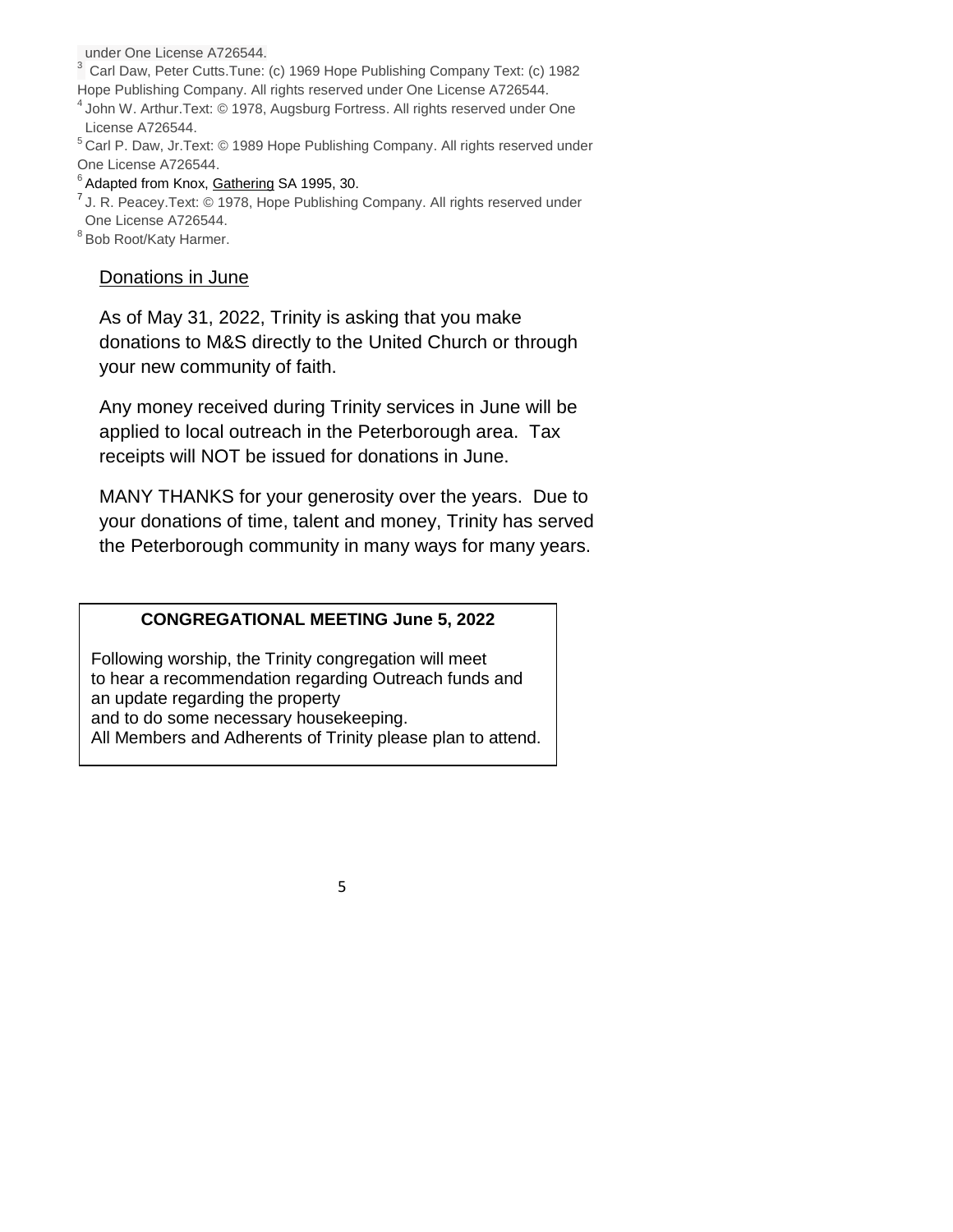### **TODAY'S MUSIC**

**PRELUDE:** Dietrich Buxtehude (c. 1637-1707) was a North-German organist and composer who had a major influence on the music of J.S. Bach. Buxtehude's organ compositions form the majority of his works. His two short preludes on the chorale "Nun Bitten Wir den Heil'gen Geist" (Now Pray We to the Holy Ghost) both feature the tune in the right hand, highly ornamented, over two accompanying voices and pedal. The actual chorale-tune will be played first.

**INTROIT:** "I Will Not Leave You Comfortless" is a short excerpt taken from the anthem of the same name, by the American composer and professor Carlton Young (b. 1926). Suitable for Easter or Pentecost, it takes its text from John 14:18-19.

*I will not leave you comfortless. I will come to you yet again, and your heart shall rejoice, Alleluia!*

**CHORAL MUSIC:** American composer Richard DeLong (1951-1994) had a national reputation as a choral composer with a wonderful gift for creating fresh and appealing melodies. "Breathe On Me, Breath of God" is one of his many anthems suited to small and mid-size choirs. Opening with a soprano solo, followed by a tenor solo, DeLong's writing for voice and organ gives Edwin Hatch's text a beautiful musical setting.

*Breathe on me, breath of God, fill me with life anew, that I may love what thou dost love and do what thou wouldst do. Breathe on me, breath of God, until my heart is pure, until with thee I will one will to do and to endure. Breathe on me, breath of God, till I am wholly thine, until this earthly part of me glows with the fire divine. Breathe on me, breath of God, so shall I never die, but live with thee the perfect life of thine eternity.*

During Communion, the choir will sing Canadian composer W.H. Anderson's "Come, I Pray Thee", a beautiful setting of words by Richard Rolle (1290?-1349).

William Henry Anderson (1882-1955) was a composer, choir director, tenor, and voice teacher, based in Winnipeg. His choral compositions have remained in the repertoire because of their natural lyricism and charm. Anderson's last post as an organist was at St. Andrew's River Heights United Church in Winnipeg, the same church where the composer of today's Choral Blessing is currently Music Director.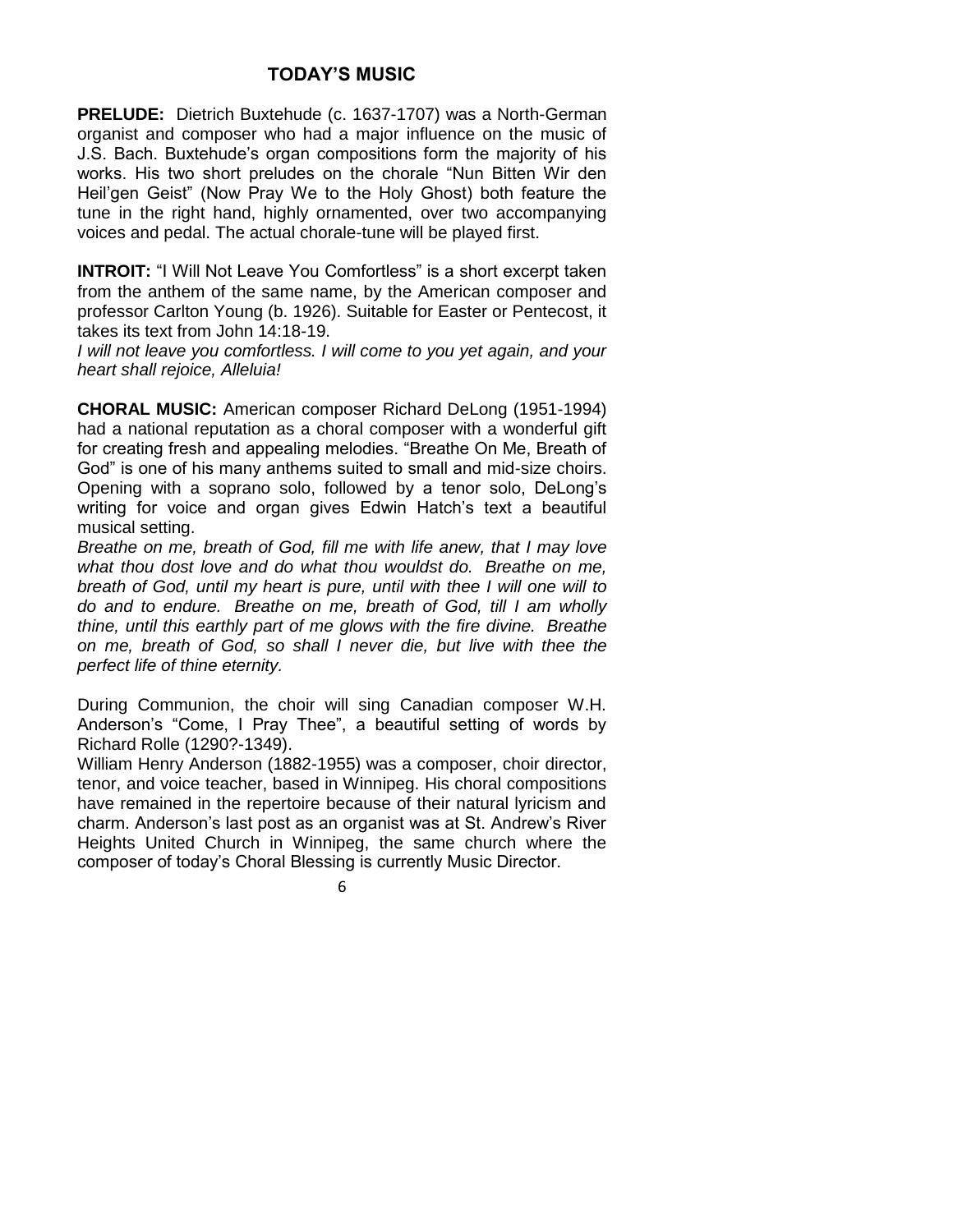*Come, I pray Thee, Thou sweet and true joy. Enter a soul that longs for Thee. Enflame with Thy divine fire all my heart. Enlighten my inmost parts with Thy radiant light. Amen.*

Today's choral blessing, "Go With Us" has an interesting connection to Peterborough and to yours truly. The words are by the Rev. Bob Root, no stranger to Trinity folk, or to the people of Mark Street United, where he served for thirty-three years. The composer of the piece is Katy Harmer, Music Director at St. Andrew's River Heights United Church (See more under the Communion anthem). Katy was kind enough to send me a copy of her Blessing for the choir to sing today. I was looking for a new Choral Blessing and came across Katy's "Go With Us". When I searched her church's web-site in more detail, I discovered that the organist there is Wes Elias, a former organist here in Port Hope, and my successor at St. Paul's Presbyterian Church. We worked together several times and Barb and I struck up a friendship with Wes and his wife Bertha. Small world indeed!

*May the blessing of God, who made us in love, who made us for companionship, and who made us to enhance the world, go with us as we leave this place, go with us where life calls us to be. We go, but not alone. We go, loved and blessed to be a blessing! Amen.* 

**POSTLUDE:** The service concludes with a prelude on another German Pentecost chorale: "Komm, Heiliger Geist, Herre Gott" (Come, Holy Ghost, God and Lord) – this one by the Baroque German composer Andreas Nicolaus Vetter (1666-1734). Vetter was a student of Johann Pachelbel, whose famous "Canon" was rung by the Bells of Trinity last week. Vetter's prelude includes the entire hymn-tune in the pedals under rapid sixteenth-note passages on the manuals.